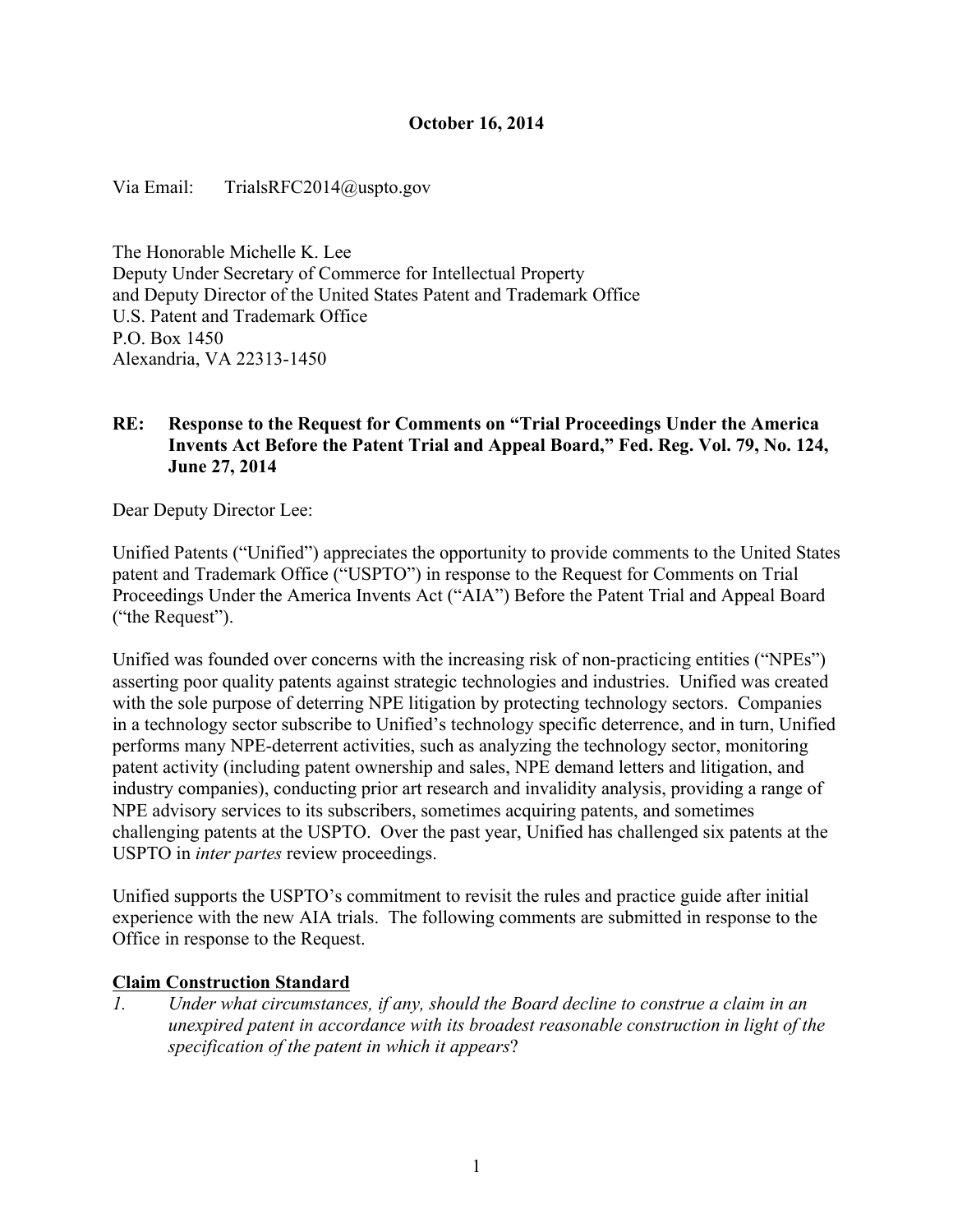the proceedings adjudicative as opposed to examinational.<sup>1</sup> In adjudicative proceedings at the district court, the *Phillips* standard is applied to claim construction.<sup>2</sup> In the Rules promulgated by the USPTO, however, the USPTO set forth that the broadest reasonable because the patent owner is given the opportunity to amend the claims during the review proceedings.<sup>3</sup> One of the main purposes of the AIA's implementation of trial proceedings was to make interpretation ("BRI") standard should be applied in review proceedings. This was

 amendments as an option during review proceedings. Although Unified does not take a There has been mention of the possibility that the Board could potentially remove position on the removal of amendments, Unified submits that the BRI standard should still be applied so long as amending the claims at issue is possible.

## **Patent Owner Preliminary Response**

*3. Should new testimonial evidence be permitted in a Patent Owner Preliminary Response? If new testimonial evidence is permitted, how can the Board meet the statutory deadline to determine whether to institute a proceeding while ensuring fair treatment of all parties?* 

Unified advocates no change to the current standards regarding testimonial evidence.

#### **Obviousness**

 *product of the petitioner? What limits should be placed on such discovery to ensure that 4. Under what circumstances should the Board permit discovery of evidence of nonobviousness held by the petitioner, for example, evidence of commercial success for a the trial is completed by the statutory deadline?* 

Unified advocates no change to the discovery of evidence of non-obviousness held by the petitioner.

#### **Real Party in Interest**

1

*5. Should a patent owner be able to raise a challenge regarding a real party in interest at any time during a trial?* 

 real party in interest, including the possibility of identifying specific questions and factors would allow all petitioners and patent owners to evaluate issues related to real party in Unified suggests that the Board could provide additional guidance regarding issues of that petitioners should consider when assessing real party in interest. Such guidance

 examinational to an adjudicative proceeding, and renames the proceeding 'inter partes review.'").  <sup>2</sup>*Phillips v. AWH Corp.*, 415 F.3d 1303 (Fed. Cir. 2005). <sup>1</sup> H.R. Rep. No. 112-98, pt. 1, 46-47 (June 11, 2011) ("The Act converts inter partes reexamination from an

<sup>&</sup>lt;sup>2</sup> Phillips v. AWH Corp., 415 F.3d 1303 (Fed. Cir. 2005).<br><sup>3</sup> "Office Patent Trial Practice Guide," Fed. Reg., Vol. 77, No. 157, Aug. 14, 2012 at 48764 ("Since patent owners have the opportunity to amend their claims during IPR, PGR, and CBM trials, unlike in district court proceedings, they are able to resolve ambiguities and overbreadth through this interpretive approach.").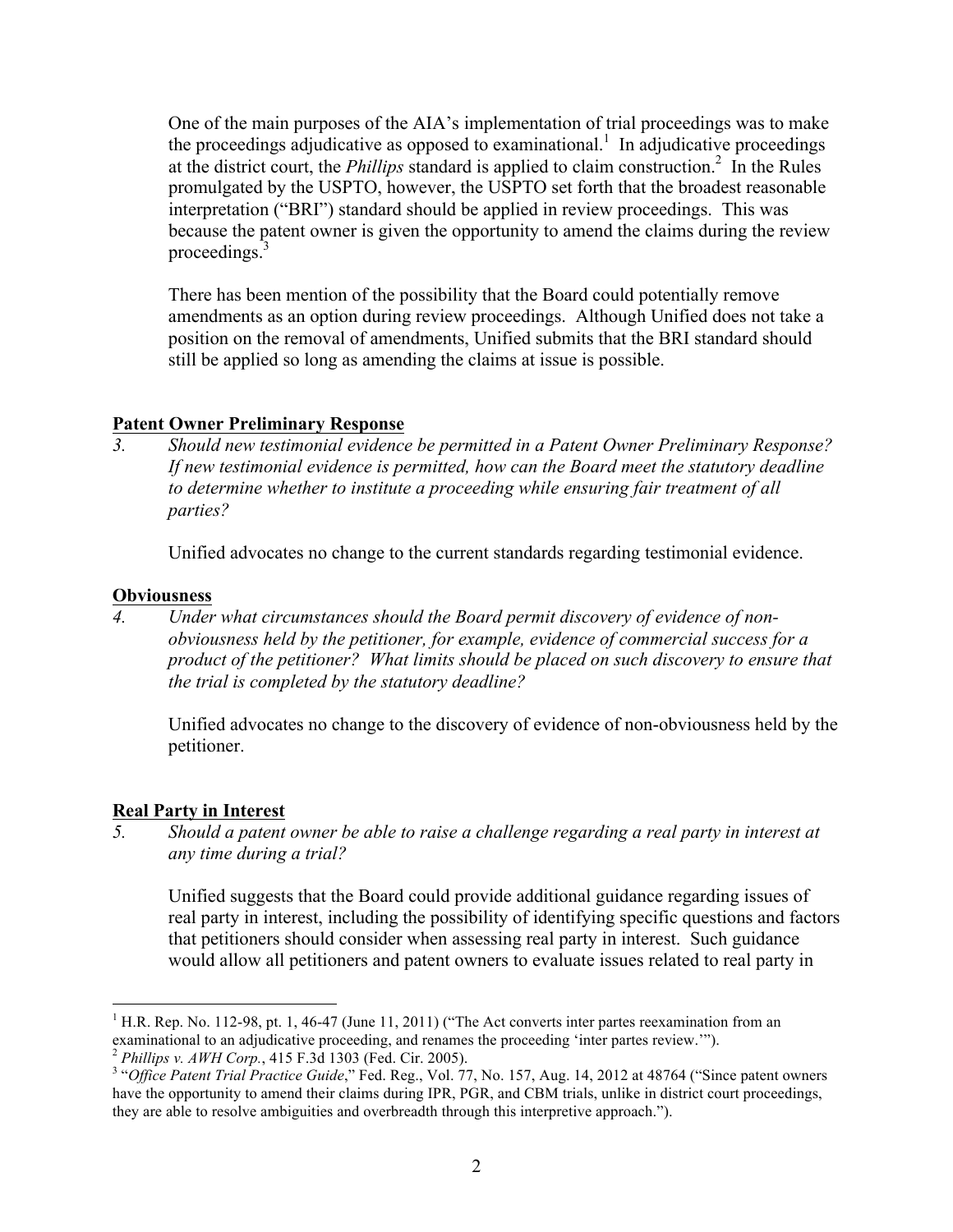interest early and in a more efficient manner. Unified suggests that petitions could Many different parties would benefit from additional guidance on how to appropriately determine real party in interest and include companies with complex corporate structures and public interest groups would also benefit from additional guidance. A non-exclusive list of third-party petitioners already dealing with this issue includes: the Electronic include a verified statement from the Petitioner addressing the Board's list of questions and factors related to real party in interest. The Board's guidance would allow for early resolution of issues involving real party in interest and would prevent needless discovery. and joint defense groups. Additionally, an increasing number of third party petitioners Frontier Foundation, Unified, Patent Quality Initiative, RPX Corp., Printing Industries of America, as well as other trade associations and industry groups.

 Unified suggests that if a patent owner can show a reasonable basis for challenging real party in interest, the patent owner should be required to do so in its preliminary response, and the Board should make a determination on real party in interest prior to institution. challenge. Making this determination prior to institution would save the Board and the parties both time and money. While real party in interest can be challenged at any point during the proceeding, Unified suggests that if the patent owner wishes to challenge real party in interest post-institution, the patent owner must have a reasonable basis for the additional

 in interest issues both pre- and post-institution. For *inter partes* reviews, the interests of standard should apply. Unified suggests that the same standard should govern additional discovery for real party justice standard should apply and for covered business method reviews, the good cause

#### **Additional Discovery**

 *discovery? What additional factors, if any, should be considered? 6. Are the factors enumerated in the Board's decision in Garmin v. Cuozzo, IPR2012- 00001, appropriate to consider in deciding whether to grant a request for additional* 

 Unified believes that the *Garmin* factors are appropriate as limited discovery focusing on the validity of the challenged patent claims is one of the benefits of review proceedings as an alternative to district court litigation.

# **Multiple Proceedings**<br>7. How should mu

How should multiple proceedings before the USPTO involving the same patent be *coordinated? Multiple proceedings before the USPTO include, for example: (i) Two or more separate AIA trials; (ii) an AIA trial and a reexamination proceeding; or (iii) an AIA trial and a reissue proceeding.*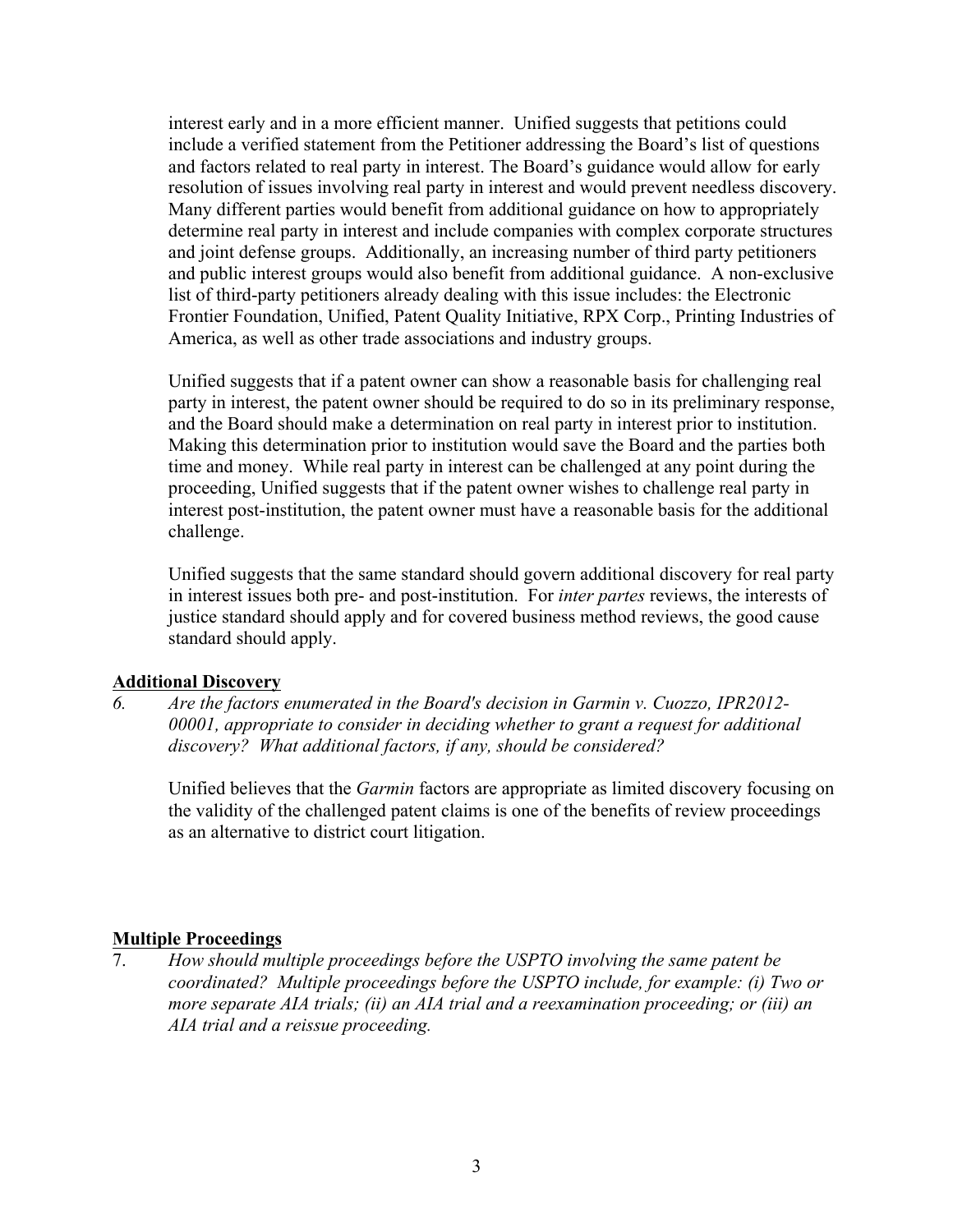Unified urges that the Board should have a more liberal policy for joinder in review same patent but may have different reasons for challenging the patent's validity. proceedings. Often times multiple parties have an interest in requesting review of the

Accordingly, Unified submits that the Office should consider additional factors when determining whether to join a second petition to the first. These factors include:

- (A) The interests of the second petitioner in being heard
- (B) The interests of the Office and the public in efficiency of trial proceedings and quality of patents

 useful for ensuring that multiple parties are heard regarding the validity of a patent without burdening the Board. Joinder, in the case where the first petitioner and a patent already instituted proceeding and agrees to be bound by the same trial schedule of the Joinder of separately filed but identical or similar review proceedings would be especially owner reach a settlement agreement and terminate a proceeding, the second, joined petitioner would still be able to present its arguments with respect to the validity of the patent in a timely and efficient manner. Unified suggests that joinder is particularly warranted where the second petitioner files an identical petition to the one filed in the first proceeding.

# **General**

*17. What other changes can and should be made in AIA trial proceedings? For example, should changes be made to the Board's approach to instituting petitions, page limits, or request for rehearing practice?* 

# **A. The Board should implement a word count requirement as implemented by the Federal Circuit as opposed to the current page limit approach**

The current page limit restrictions are overly restrictive and prevent the petitioner from presenting its argument in an effective and easy to read format. Unified believes that implementing a word limit is more appropriate than the current page count requirement. By switching to a word limit approach and requiring the parties to submit a certification of the word count with the petition, both the Board and parties will be saved time and effort in complying with these page limits.

 that the Federal Circuit has a word count requirement that limits the principal brief to Unified leaves the appropriate word limit to the discretion of the Board. Unified notes 14,000 words. For reference, Unified's petitions contain, on average, 15,100 words with the largest petition having a word count of approximately15,800 words. Unified suggests that a word limit of 16,000 words would be appropriate. Unified also suggests that the table of contents and mandatory notices pursuant to 37 C.F.R. § 42.8 should not be included in the word limit. Further, Unified suggests that to make the word limit easier to calculate, the mandatory notices should be submitted as an addendum to the petition instead of being part of the petition itself.